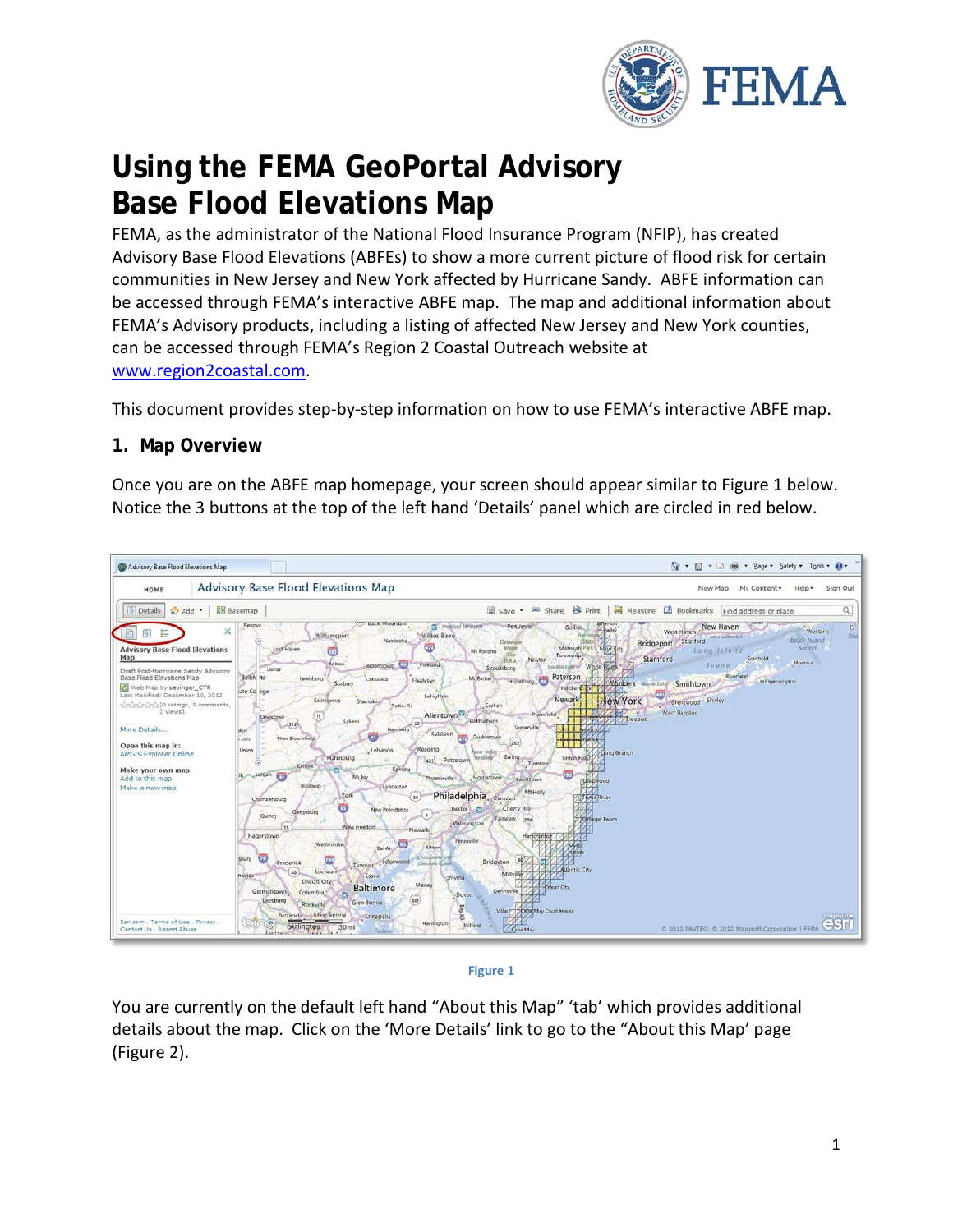



On this page you can view a description of the map and constraints on access and use. Experienced GIS users can view the map in ArcGIS desktop software by using the 'Open' button above the map description. Metadata about data layers included on the map is also available on this page.

Click your browser's 'Back' button or the 'Map' button at the top of your screen to return to the map homepage.

**Figure 2**

# **2. Turning Map Layers on and Off**

Once you are back on the map homepage, click the middle button at the top of the left hand panel (shown circled in red in Figure 3.)



**Figure 3**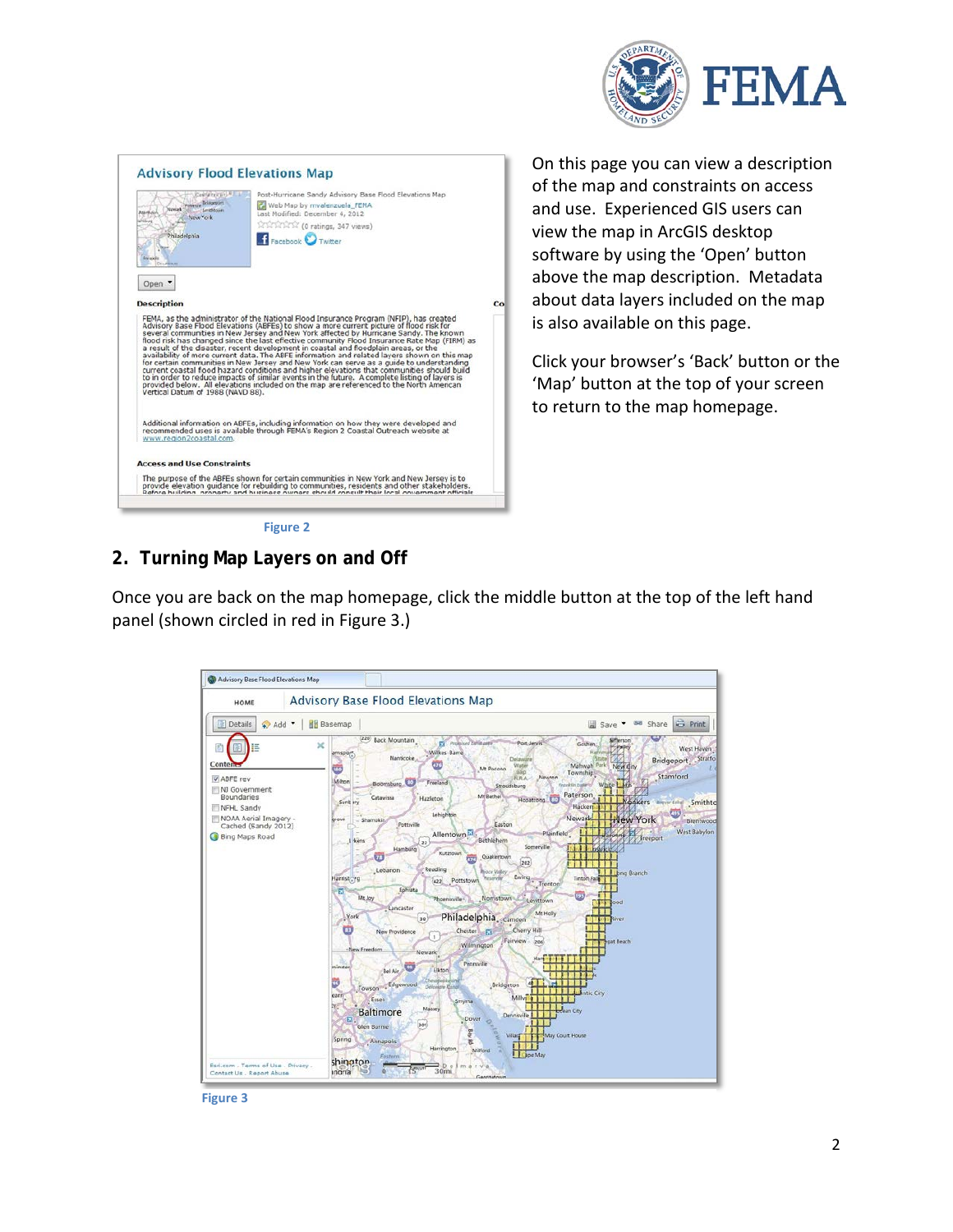

Here you can see the table of contents of datasets included in the map. Now click on the name of the top dataset (Figure 4).



**Figure 4**

You will now see an expanded list of all map layers included in that dataset. You can check or uncheck the boxes to the left of each layer and dataset to turn the map layers on and off in the map. Keep in mind that even if there is a check mark next to a layer, it may not currently be visible in the map. This is because some layers are only visible if you have zoomed in or out to a certain level on the map.

Next, click on one of the map layer names. The symbology for that map layer will appear underneath the name.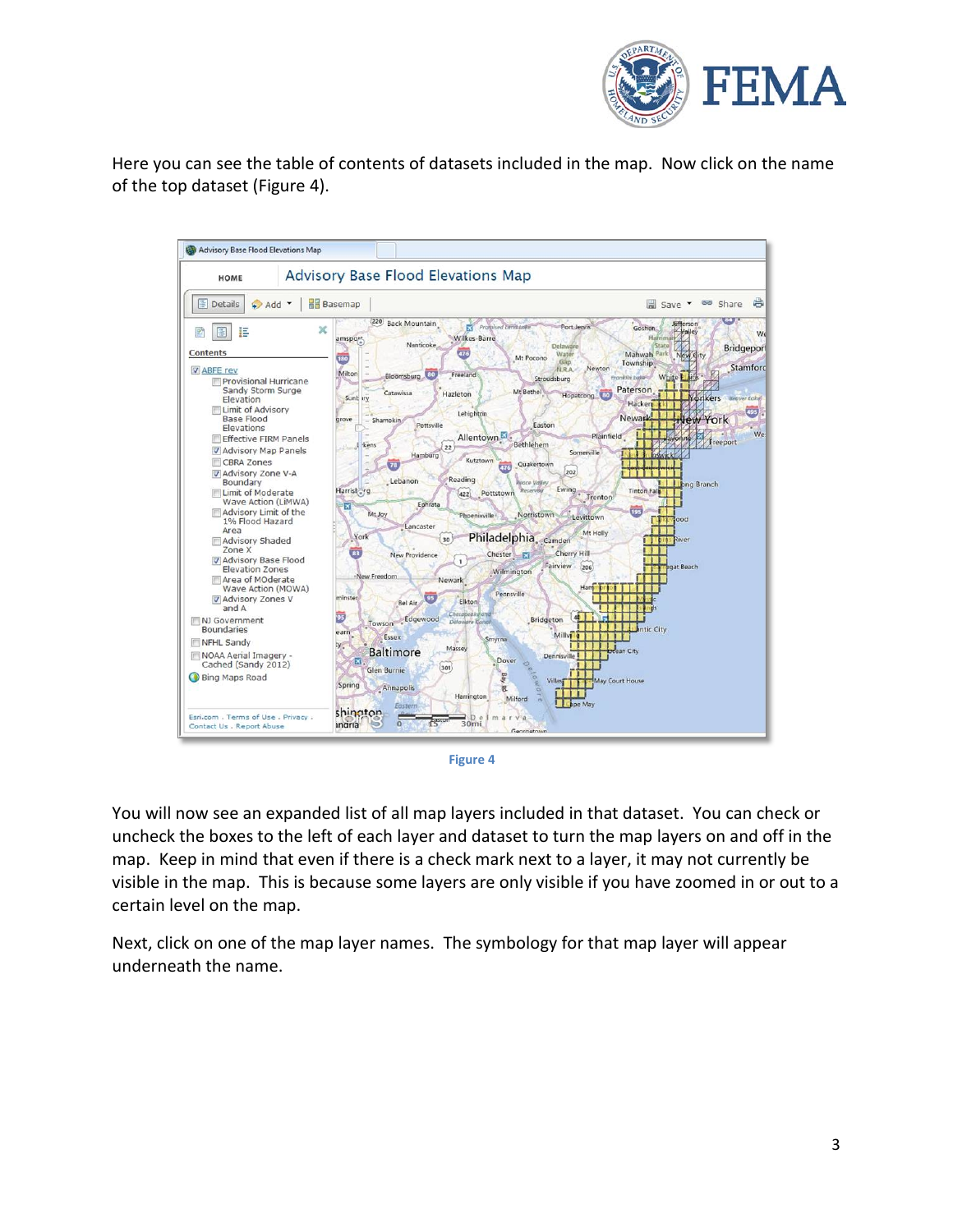

# **3. View the Map Legend**

Now click on the right button at the top of the left hand panel, shown circled in red in Figure 5.

This is the map legend which shows all layers visible on the map. The map layers shown will change based on the layers turned on in the middle button and based on how much you have zoomed in or out on the map.



#### **Figure 5**

### **4. Find Your Location on the Map and Get ABFE Information**

To find a location of interest on the map, either zoom to the desired location using the zoom controls on the left side of the map and your left mouse button to pan, or type in an address in the upper right field labeled 'Find address or place' (Figure 6).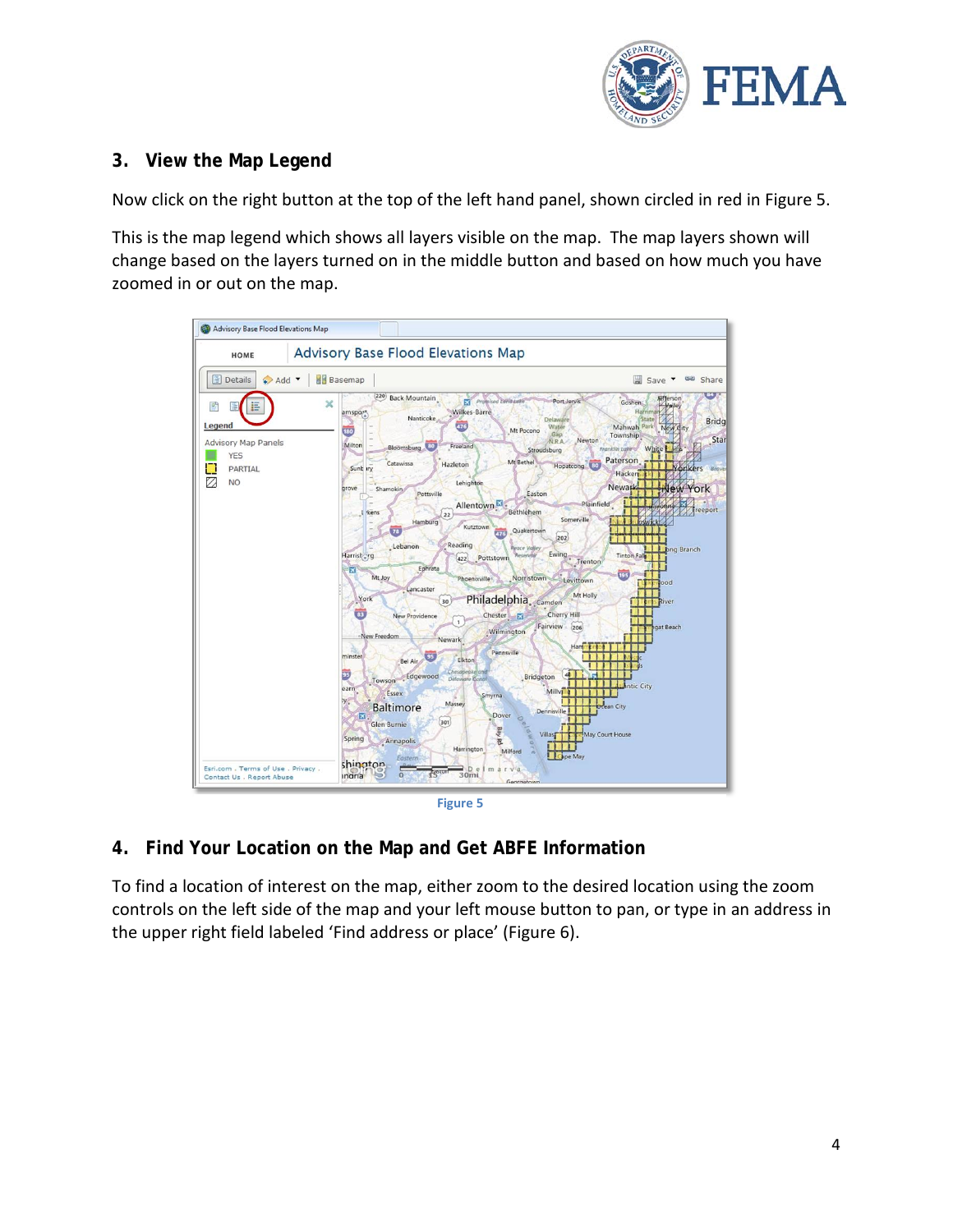



**Figure 6**

You should now be zoomed in to the map and be able to see your location of interest and the Advisory BFE information. (Remember that ABFE information for map panels displayed with diagonal hatching is not yet available.)

Now, left click your mouse on the map at your location of interest. The layers selected will be highlighted in blue on the map. A pop up window will appear which lists the Advisory Flood Hazard Zone, ABFE and 0.2% Advisory Flood Elevation and other visible map layers for that location (Figure 7). Only layers that are turned on and currently visible in the map will appear in the pop up window.

In the pop up window, you will also see a hyperlink to view a Frequently Asked Questions document about the ABFEs. Additionally, to get more